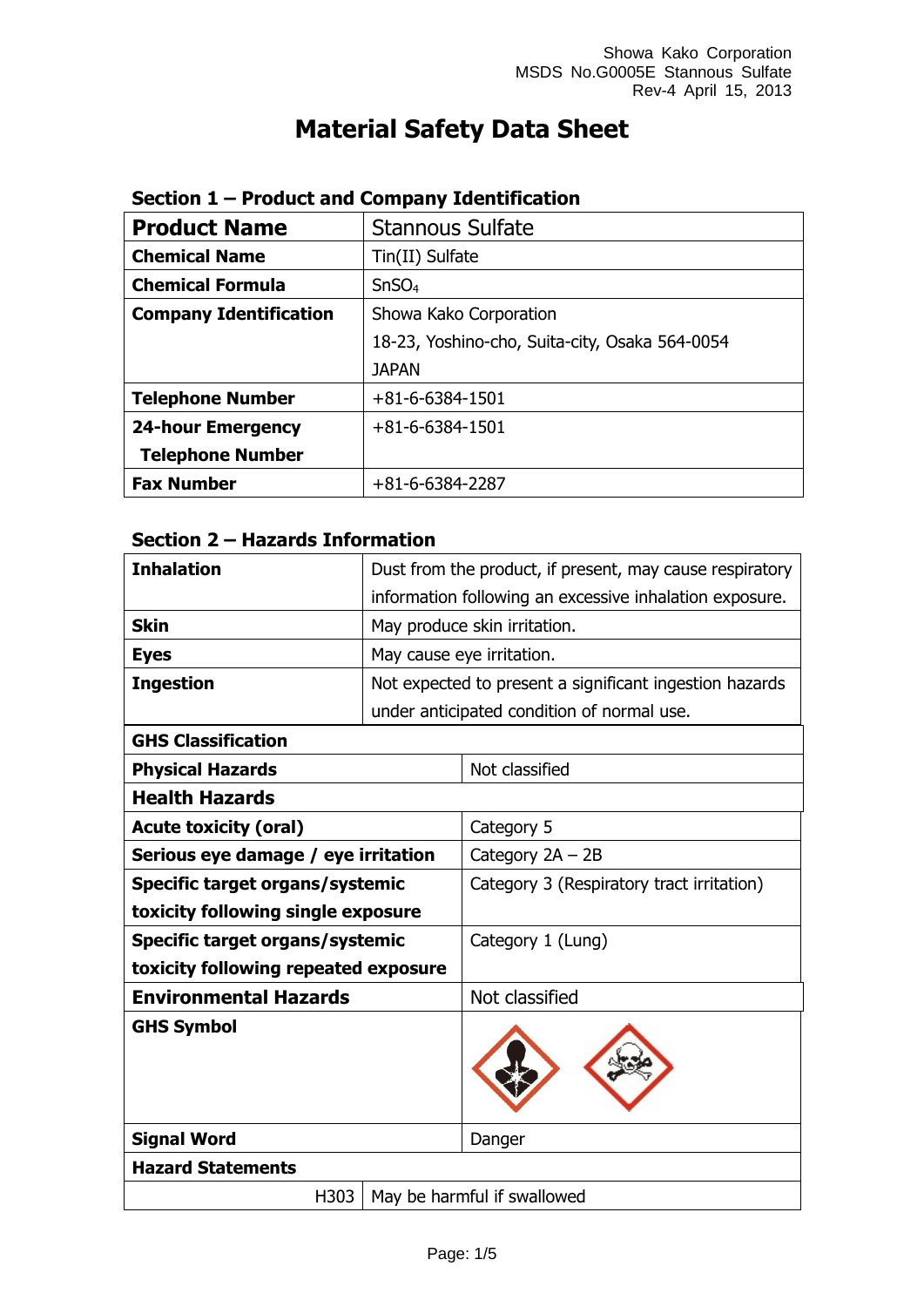Showa Kako Corporation MSDS No.G0005E Stannous Sulfate

|                                 | Rev-4 April 15, 2013                                      |
|---------------------------------|-----------------------------------------------------------|
| H319                            | Causes serious eye irritation                             |
| H335                            | May cause respiratory irritation                          |
| H372                            | Causes damage to organs through prolonged or              |
|                                 | repeated exposure                                         |
| <b>Precautionary Statements</b> |                                                           |
| P264                            | Wash hand and face, etc. thoroughly after handling.       |
| P280                            | Wear protective eye protection/ face protection.          |
| P271                            | Use only outdoors or in a well-ventilated area.           |
| P261                            | Avoid breathing dust/fume/gas/mist/vapors/spray.          |
| P270                            | Do not eat, drink or smoke when using this product.       |
| <b>Response Statements</b>      |                                                           |
| P312                            | Call a POISON CENTER or doctor/physician if you feel      |
|                                 | unwell.                                                   |
| P305+P351+P338                  | IF IN EYES: Rinse cautiously with water for several       |
|                                 | minutes. Remove contact lenses, if present and easy to    |
|                                 | do. Continue rinsing.                                     |
| P337+P313                       | If eye irritation persists: Get medical advice/attention. |
| P304+P340                       | IF INHALED: Remove victim to fresh air and keep at rest   |
|                                 | in a position comfortable for breathing                   |
| P314                            | Get medical advice/ attention if you feel unwell.         |
| <b>Storage Statements</b>       |                                                           |
| P403+P233                       | Store in a well-ventilated place. Keep container tightly  |
|                                 | closed.                                                   |
| P405                            | Store locked up.                                          |
| <b>Disposal Statements</b>      |                                                           |
| P501                            | Dispose of contents/ container through a waste            |
|                                 | management company authorized by the local                |
|                                 | government.                                               |

## **Section 3 – Composition and Information on Ingredients**

| <b>Substance/Mixture</b> | Substance        |
|--------------------------|------------------|
| <b>Chemical Name</b>     | Tin (II) Sulfate |
| CAS#                     | 7488-55-3        |
| <b>Percent</b>           | 98.0% min.       |

### **Section 4 – First Aid Measures**

| <b>Eyes</b> | Immediately flush eyes with copious amounts of water for at least 15    |
|-------------|-------------------------------------------------------------------------|
|             | minutes, occasionally lifting the upper and lower eyelids. Consult with |
|             | ophthalmologist.                                                        |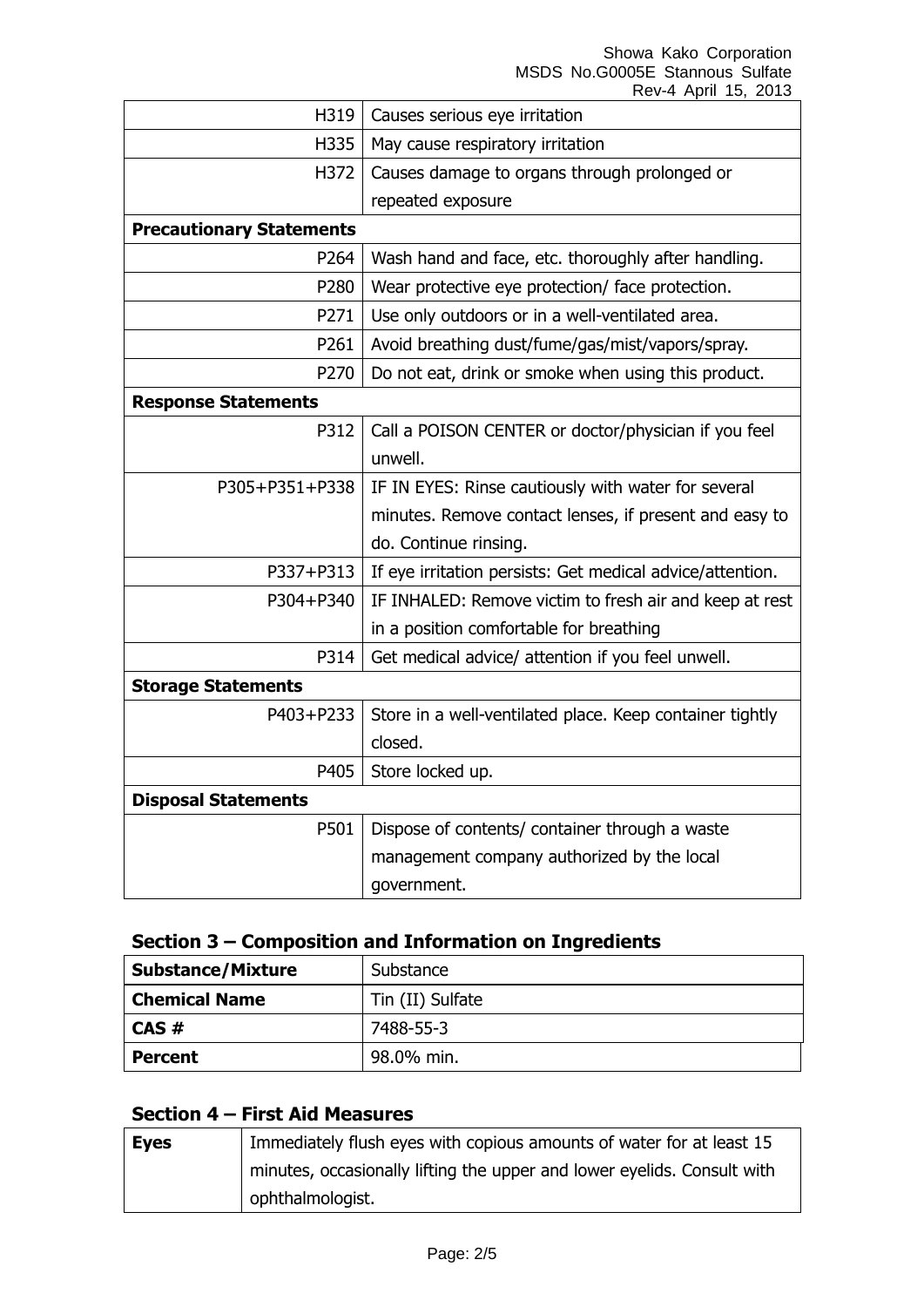Showa Kako Corporation MSDS No.G0005E Stannous Sulfate Rev-4 April 15, 2013

| <b>Skin</b>       | Flush skin with plenty of water for at least 15 minutes while removing           |
|-------------------|----------------------------------------------------------------------------------|
|                   | contaminated clothing and shoes. Wash clothing before reuse. Consult             |
|                   | with a physician if symptoms occur.                                              |
| <b>Ingestion</b>  | Immediately wash mouth with plenty of water and give 1 - 2 cupfuls of            |
|                   | milk or water if victim is conscious and alert. Consult with a physician.        |
|                   | Never give anything by mouth to an unconscious person.                           |
| <b>Inhalation</b> | Remove to fresh air, wash out nasal aperture and mouth with plenty of            |
|                   | water. If breathing is difficult, give artificial respiration. If not breathing, |
|                   | give oxygen. Consult with a physician.                                           |

#### **Section 5 – Fire Fighting Measures**

| <b>Flash Point</b>               |              | No data found                                       |
|----------------------------------|--------------|-----------------------------------------------------|
| <b>Autoignition</b>              |              | No data found                                       |
| <b>Explosion Limits</b>          | <b>Lower</b> | No data found                                       |
|                                  | <b>Upper</b> | No data found                                       |
| <b>Extinguish Media</b>          |              | Water, powder, carbon dioxide, foam                 |
| <b>Firefighting Instructions</b> |              | Avoid non-firefighting equipped personnel to enter. |
|                                  |              | Extinguish upwind from the fire wearing appropriate |
|                                  |              | protective gear.                                    |

### **Section 6 – Accidental Release Measures**

| <b>Spills/Leaks</b> | Evacuate area. Wear self-contained breathing apparatus,         |
|---------------------|-----------------------------------------------------------------|
|                     | rubber boots and heavy rubber gloves. Sweep up, place in a bag  |
|                     | and hold for waste disposal. Avoid raising dust. Ventilate area |
|                     | and wash spill site after material pickup is complete.          |

### **Section 7 – Handling and Storage**

| <b>Handling</b> | Wear appropriate protective gear. Do not contact with eyes, skin |
|-----------------|------------------------------------------------------------------|
|                 | and on clothing. Do not inhale. Handle with care. Wash mouth     |
|                 | and hand after handling the material.                            |
| <b>Storage</b>  | Keep container tightly closed. Avoid such conditions as direct   |
|                 | sunlight, high temperature, high humidity and high piling. Store |
|                 | indoor.                                                          |

## **Section 8 – Exposure Controls, Personal Protection**

| <b>Engineering</b>     | Facilities storing or utilizing the material should be equipped |  |
|------------------------|-----------------------------------------------------------------|--|
| <b>Controls</b>        | with an eye wash facilities and a safety shower. Use adequate   |  |
|                        | ventilation to keep airborne concentrations low.                |  |
| <b>Exposure Limits</b> | No data found                                                   |  |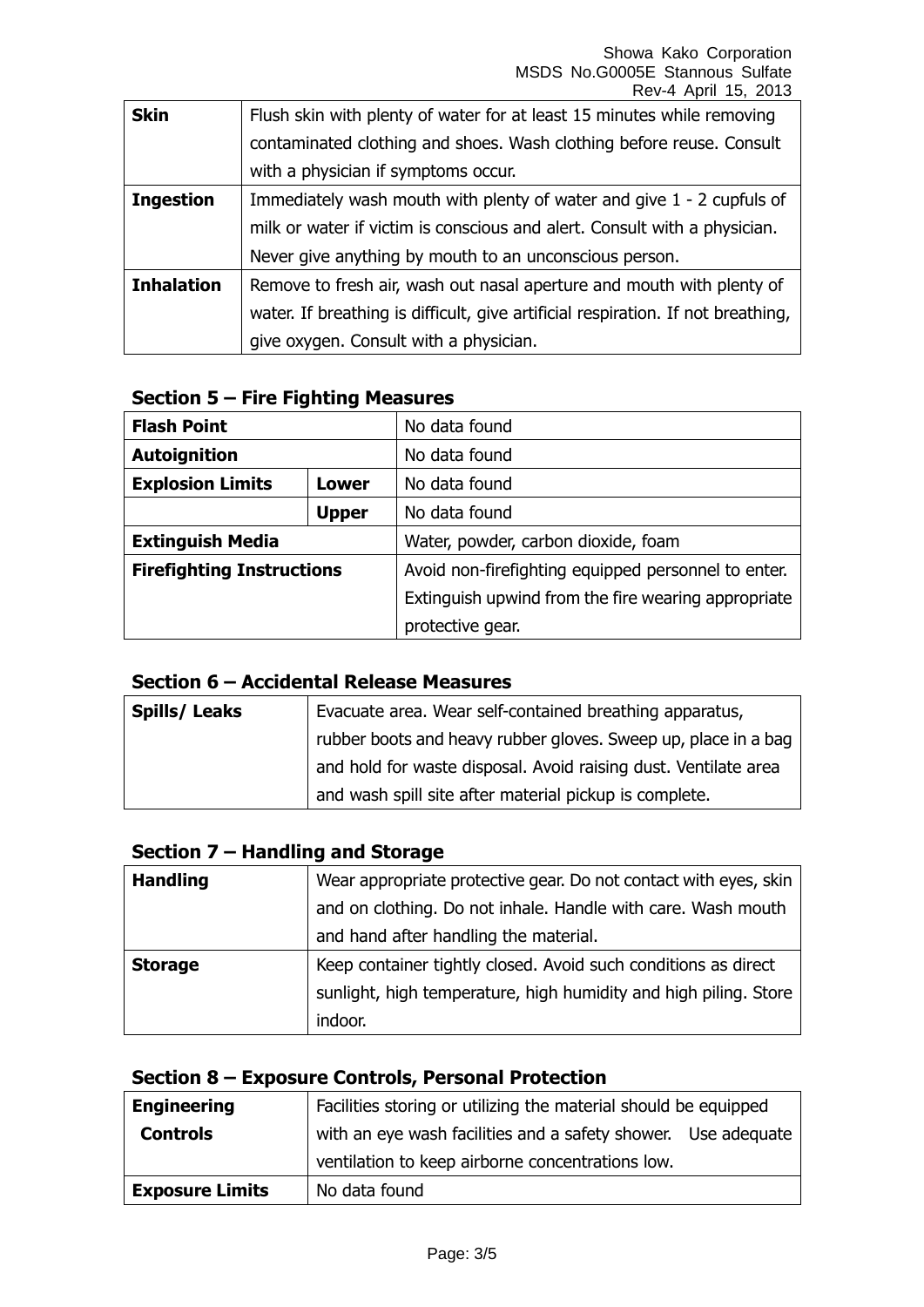| <b>Personal Protective Equipment</b> |                                      |
|--------------------------------------|--------------------------------------|
| <b>Eyes</b>                          | Safety goggles                       |
| <b>Skin</b>                          | Rubber gloves                        |
| Clothing                             | Protective clothing and rubber boots |
| <b>Respirators</b>                   | Anti-dust mask                       |

### **Section 9 – Physical and Chemical Properties**

| <b>Physical State</b> | Powder             |
|-----------------------|--------------------|
| <b>Appearance</b>     | White              |
| <b>Odor</b>           | <b>Odorless</b>    |
| <b>Boiling Point</b>  | No data found      |
| <b>Melting Point</b>  | 360°C (decomposes) |
| <b>Density</b>        | No data found      |
| <b>Viscosity</b>      | No data found      |
| <b>Flash Point</b>    | No data found      |
| <b>Autoignition</b>   | <b>None</b>        |
| <b>Explosibility</b>  | <b>None</b>        |
| <b>Vapor Pressure</b> | No data found      |
| <b>Vapor Density</b>  | No data found      |
| <b>Solubility</b>     | Soluble in water   |

### **Section 10 – Stability and Reactivity**

| <b>Stability</b>                             | Stable (deforms to basic stannous sulfate |
|----------------------------------------------|-------------------------------------------|
|                                              | with water and humidity.)                 |
| <b>Conditions to avoid</b>                   | Direct sunlight, high temperature, high   |
|                                              | humidity and high piling                  |
| <b>Incompatibilities with Other Material</b> | No data found                             |
| <b>Hazardous Decomposition Product</b>       | May produce carbon monoxide, nitrogen     |
|                                              | oxides, sulfur oxides or tin/ tin oxides. |
| <b>Hazardous Polymerization</b>              | Will not occur                            |

### **Section 11 – Toxicological information**

| <b>RTECS #</b>              | No data found                |
|-----------------------------|------------------------------|
| <b>LD50/LC50</b>            | Oral-rat LD50: 2207 mg/ kg   |
|                             | Oral-mouse LD50: 2152 mg/ kg |
| Carcinogenicity             | No data found                |
| <b>Mutagenicity</b>         | No data found                |
| <b>Reproductive Effects</b> | No data found                |
| <b>Teratogenicity</b>       | No data found                |